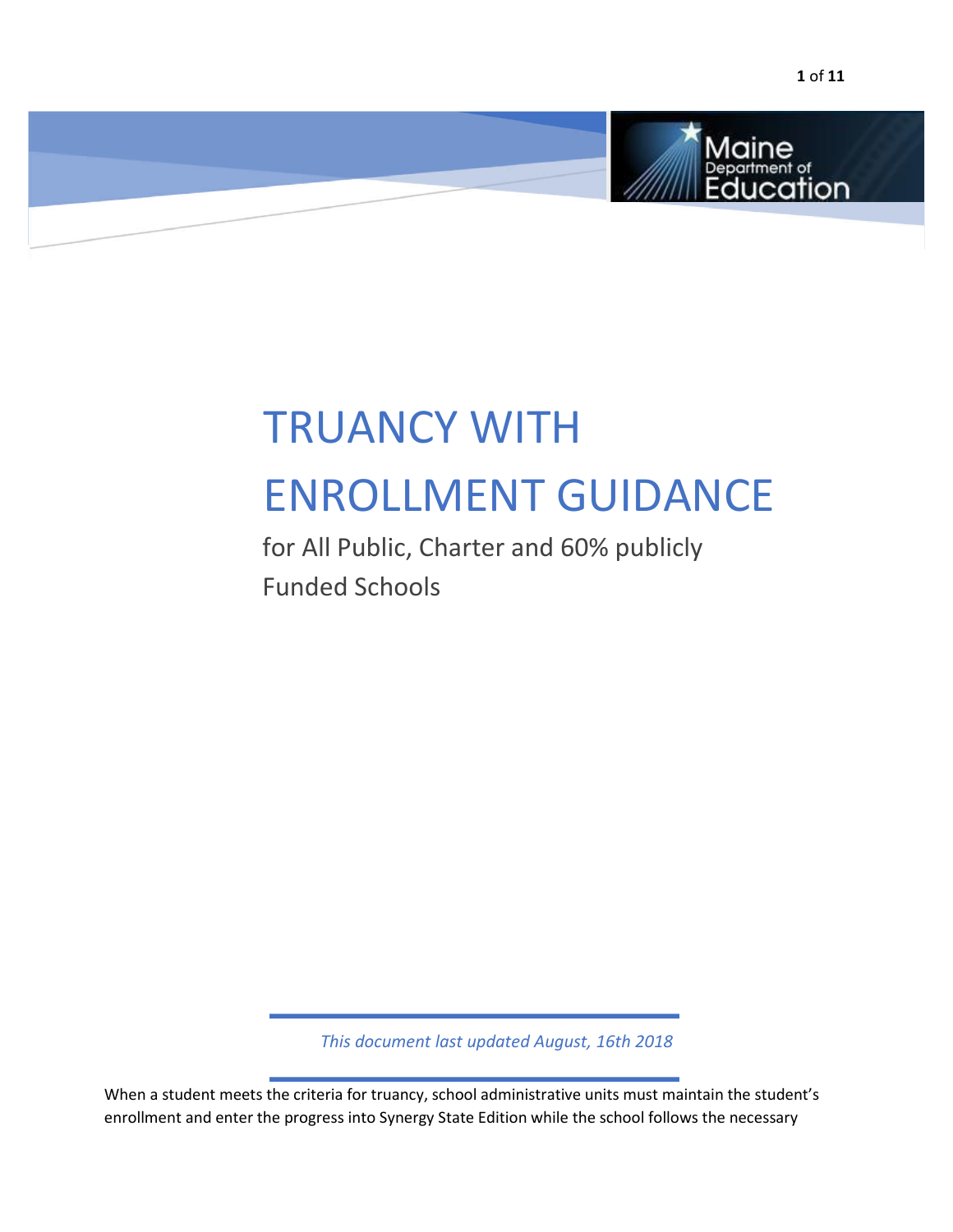protocol for truancy. Each incremental step in the process should be documented and dated and the truancy record must remain open until the student reaches age 17, the student transfers out of the district, or the end of the school year. There can only be one record open at a time per student.

There are six different truancy thresholds:

- 1. A student who has completed 6th grade but is not yet 17 **and** has 10 or more cumulative unexcused absences.
- 2. A student who has completed 6th grade but is not yet 17 **and** has 7 or more consecutive unexcused absences.
- 3. A student aged 6 or above who hasn't completed 6th grade **and** has 7 or more cumulative unexcused absences.
- 4. A student aged 6 or above who hasn't completed 6th grade **and** has 5 or more consecutive unexcused absences
- 5. A student at least 5 years of age and not yet 6 years of age and has NOT completed grade 6, has been enrolled in public school and has not been withdrawn, **and** has 7 cumulative unexcused absences.
- 6. A student at least 5 years of age and not yet 6 years of age and has NOT completed grade 6, has been enrolled in public school and has not been withdrawn, **and** has 5 consecutive unexcused absences.

Once a student has been identified as truant by meeting one of the six thresholds, a truancy record must be entered into Synergy State Edition. The Start Date of the truancy record is NOT the date of data entry but rather the date the student has been deemed truant under the guidelines described above.

The truancy resolution levels are followed sequentially and the specific truancy resolution steps that must be followed are:

- Superintendent notifie[d](http://www.mainelegislature.org/legis/statutes/20-A/title20-Asec5051-A.html) [\(MRSA 20A 5051-A 2A-1\)](http://www.mainelegislature.org/legis/statutes/20-A/title20-Asec5051-A.html)
- Designated school personnel to develop an intervention plan to address absences [\(MRSA 20A](http://www.mainelegislature.org/legis/statutes/20-A/title20-Asec5051-A.html)) [5051-A 2A-2\)](http://www.mainelegislature.org/legis/statutes/20-A/title20-Asec5051-A.html)
- Official Parent Notificati[on](http://www.mainelegislature.org/legis/statutes/20-A/title20-Asec5051-A.html) [\(MRSA 20A 5051-A](http://www.mainelegislature.org/legis/statutes/20-A/title20-Asec5051-A.html) [2C\)](http://www.mainelegislature.org/legis/statutes/20-A/title20-Asec5051-A.html)
- Superinten[d](http://www.mainelegislature.org/legis/statutes/20-A/title20-Asec5051-A.html)ent notifies school board (MRSA 20A 5051-A 2F)
- Parent meeting scheduled [\(MRSA 20A 5051-A 2D\)](http://www.mainelegislature.org/legis/statutes/20-A/title20-Asec5051-A.html)
- Notification to local law enforcement (MRSA 20A 5051-A 2E)

Additional Intervention – this step can be added as needed and is not required. The step can occur at any point in the truancy process and does not have to be sequential to other truancy steps.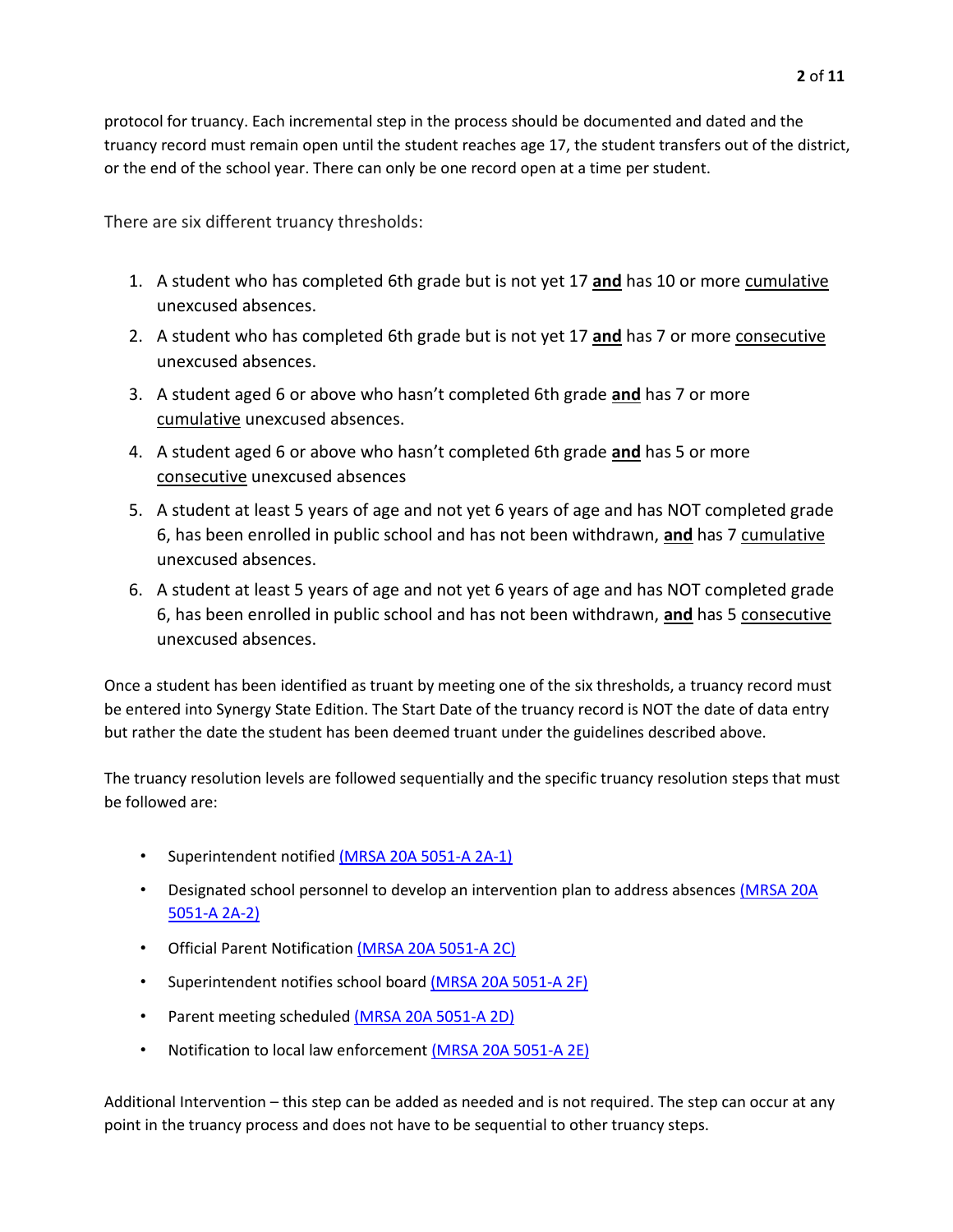Note: If an SAU includes parent notification as part of its local intervention process, that should be documented as part of the intervention plan or as an additional intervention. The Official Parent Notification step in Synergy refers to the statutory requirement that occurs when it has been determined that the intervention plan is not correcting the truancy.

**Synergy:** Truancy records are entered into Synergy State Edition. Synergy State Edition website: [https://me-mdoe.edupoint.com/Login.as](https://me-mdoe.edupoint.com/Login.aspx)px

**NEO:** Truancy data is sent from Synergy to NEO where the truancy reports are located. NEO website: <https://neo.maine.gov/DOE/NEO/Accounts/Account/Login>

If you cannot log in to Synergy or NEO or you do not see the Student Truancy Summary screen and the Student Data tab as indicated below call the MEDMS help desk at 624-6896 for assistance.

## **Creating truancy records in Synergy State Edition:**

- 1. In the top right, click 2019-2020 and the Change Focus box appears.
- 2. Select the following in the Change Focus box and click Save:
	- **Year**: 2019 -2020 **Organization**: Choose your school (the example picture shows Cony) **Show Students**: Show Active and Inactive

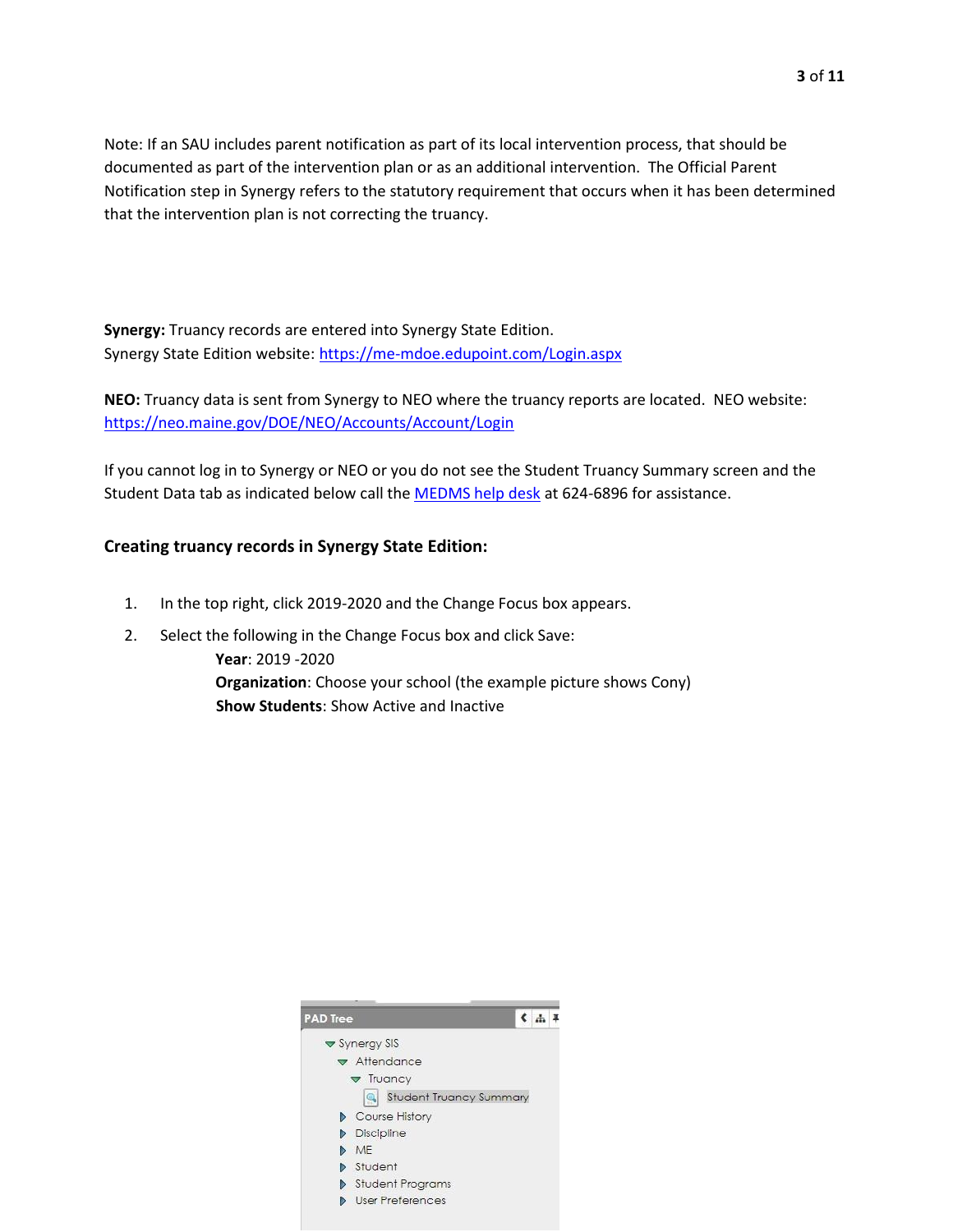| Synergy*<br>ucation Platform                                                                  | Michael Mikrut (Show Active and Inactive)<br>Test Maine<br>2019-2020 Cony<br><b><i><u>Education</u></i></b>                                                                                                                                                                                                                                              |  |
|-----------------------------------------------------------------------------------------------|----------------------------------------------------------------------------------------------------------------------------------------------------------------------------------------------------------------------------------------------------------------------------------------------------------------------------------------------------------|--|
| Quick Launch                                                                                  | <b>Change Focus</b>                                                                                                                                                                                                                                                                                                                                      |  |
| $\equiv$<br><b>Good Afternoon, Michael Mikrut</b>                                             | $2019 - 2020$ $\rightarrow$<br>Year:                                                                                                                                                                                                                                                                                                                     |  |
| Hide Dismissed Messages<br>П<br>Announcements<br>*<br><b>Organization I</b><br><b>Urgency</b> | Cony<br>Organization:<br>٠<br>$\Box$ State of Maine<br><b>E Acadia Academy</b><br>← El Acton Public Schools<br>- <b>E Airline CSD</b><br>- El Alexander Public Schools<br>- El All Saints Catholic School<br>- El Alna School Department - Archive<br>- E Alton School Department - Archive<br>- E Andover Public Schools<br>- E AOS 93 Regional Program |  |
|                                                                                               | Show Students: Show Active Only<br>Show Inactive Only<br>Show Active and Inactive<br>Cancel<br>Save                                                                                                                                                                                                                                                      |  |

- 3. Click the PAD Tree
- 4. In the PAD Tree, Click Student Truancy Summary. (You may need to click the arrows next to Synergy SIS, Attendance, and Truancy to expand).
- 5. Type in the student's Last Name and First Name or State ID 6. Click Find.

| Synergy*<br><b>Education Platform</b>                                                                                      | <b>Test Maine</b><br>Education                                                                                                 | <b>Michael Mil</b>      |
|----------------------------------------------------------------------------------------------------------------------------|--------------------------------------------------------------------------------------------------------------------------------|-------------------------|
| $\mathcal{P}_{\mathcal{O}}$<br>Quick Launch<br>合                                                                           | 6                                                                                                                              | <b>☆</b> L              |
| Student Truancy Summary<br>$\overline{\mathbf{Y}}$<br>$\equiv$                                                             |                                                                                                                                |                         |
| $\bullet$<br>四<br>$\left\langle \right\rangle$<br>$\alpha$<br>Q Find<br>÷<br>$\bigoplus$ Undo<br>$\rightarrow$<br>$Menu -$ |                                                                                                                                | Ľ,                      |
| F<br>$\mathbf \Pi$<br>Student Name:                                                                                        |                                                                                                                                |                         |
| <b>History</b><br>*<br>Truancy                                                                                             |                                                                                                                                |                         |
| widdle Name<br>Last Name<br>First Name<br>Training<br>Summer                                                               | Sex<br>Suffix<br>State Student ID<br>Grade<br>$\boldsymbol{\mathrm{v}}$<br>$\overline{\mathbf{v}}$<br>$\overline{\phantom{a}}$ |                         |
| $\odot$<br>$+$ Add<br>Truancy                                                                                              |                                                                                                                                |                         |
| Truancy <sup>o</sup><br><b>X</b> Line<br><b>End Date</b><br><b>Start Date</b><br>Type                                      | End 8<br><b>End Comment</b><br><b>Status</b>                                                                                   | <b>Attending School</b> |
| ■<br>$\vert \cdot \vert$                                                                                                   | 篇<br>$\blacktriangledown$                                                                                                      |                         |

7. Click the Add button to create a new truancy record.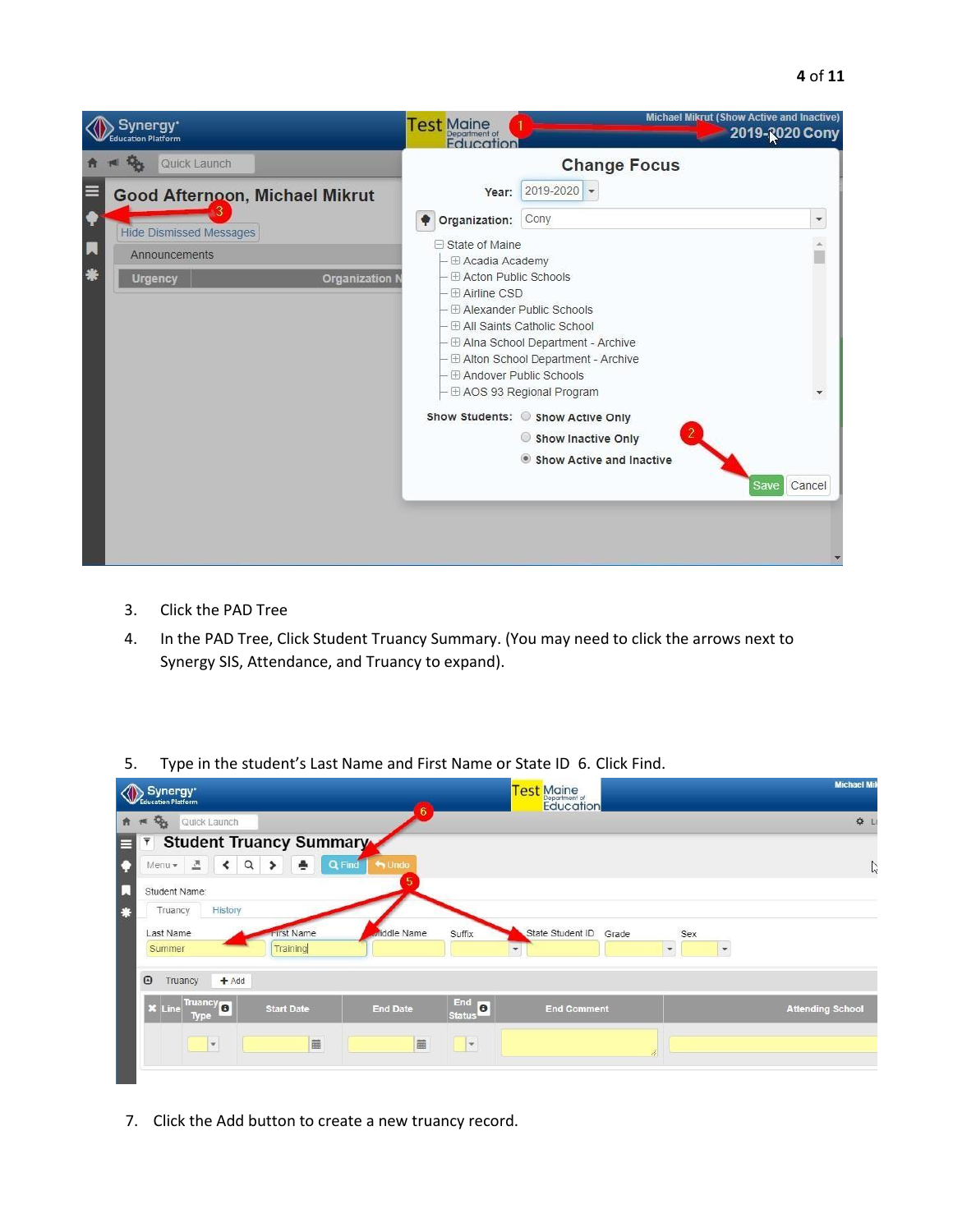- 8. Select the Truancy Type from the drop down and enter a Start Date. Each new record must have a Start Date and Truancy Type. The Start Date is NOT the date of data entry but rather the date the student has been deemed truant under the guidelines described above.
- 9. Click Save.

| Synergy <sup>*</sup><br><b>Education Platform</b> |                                                                              |                 |                     | <b>Test</b> Maine<br><b>Education</b> |       |                                | <b>Michael Mikrut (Show Active and Inactive)</b> | 2019-2020 Cony                         |
|---------------------------------------------------|------------------------------------------------------------------------------|-----------------|---------------------|---------------------------------------|-------|--------------------------------|--------------------------------------------------|----------------------------------------|
| Quick Launch                                      |                                                                              |                 |                     |                                       |       |                                |                                                  | Lock Sign Out Support Help             |
|                                                   | Student Truancy Summary                                                      |                 |                     |                                       |       |                                | $\left  \cdot \right $                           | $CCO - 0$                              |
| 즈<br>$\left\langle \right\rangle$<br>$Menu -$     | $\alpha$<br>÷<br>$\rightarrow$<br>$\blacktriangleright$ Save                 | to Undo         |                     |                                       |       |                                |                                                  |                                        |
| Student Name: Training, Summer                    |                                                                              |                 |                     |                                       |       |                                |                                                  |                                        |
| <b>History</b><br>Truancy                         |                                                                              |                 |                     |                                       |       |                                |                                                  |                                        |
| Last Name                                         | First Name                                                                   | Middle Name     | Suffix              | State Student ID                      | Grade | Sex                            |                                                  |                                        |
| Training                                          | Summer                                                                       |                 |                     | 150043018<br>$\mathbf{v}$             | 09    | Female -<br>$\tau$             |                                                  |                                        |
| $+Add$<br>Truancy o<br>X Line                     | <b>Stari</b>                                                                 | <b>End Date</b> | End<br>$\theta$     | <b>End Comment</b>                    |       | <b>Attending</b>               | <b>Truancy Note</b>                              | $\cdots$<br><b>Truancy</b>             |
| <b>Type</b>                                       | 盖                                                                            | 盖               | <b>Status</b><br>×. |                                       | 11    | <b>School</b><br>$\mathcal{S}$ |                                                  | <b>Details</b><br>$\overline{\lambda}$ |
|                                                   | 10 Full Days Completed Grade 6 (Under age 17)                                |                 |                     |                                       |       |                                |                                                  |                                        |
|                                                   | 7 Consecutive Days Completed Grade 6 (Under age 17)                          |                 |                     |                                       |       |                                |                                                  |                                        |
|                                                   | 7 Full Days And At Least 7 Years of Age And Has NOT Completed Grade 6        |                 |                     |                                       |       |                                |                                                  |                                        |
|                                                   | 5 Consecutive Days And At Least 7 Years of Age And Has NOT Completed Grade 6 |                 |                     |                                       |       |                                |                                                  |                                        |

The truancy record is created.

#### **Entering truancy steps:**

You may do either step 1 (Notify Superintendent) or 2 (Intervention Plan) first, but both these steps must be completed before moving on to steps 3 (Parent Written Notification) or 4 (Notify School Board).

1. Click Open Details to open the Student Truancy Details pop up.



- 2. Enter the step Date and Note (if required).
- 3. Click Save.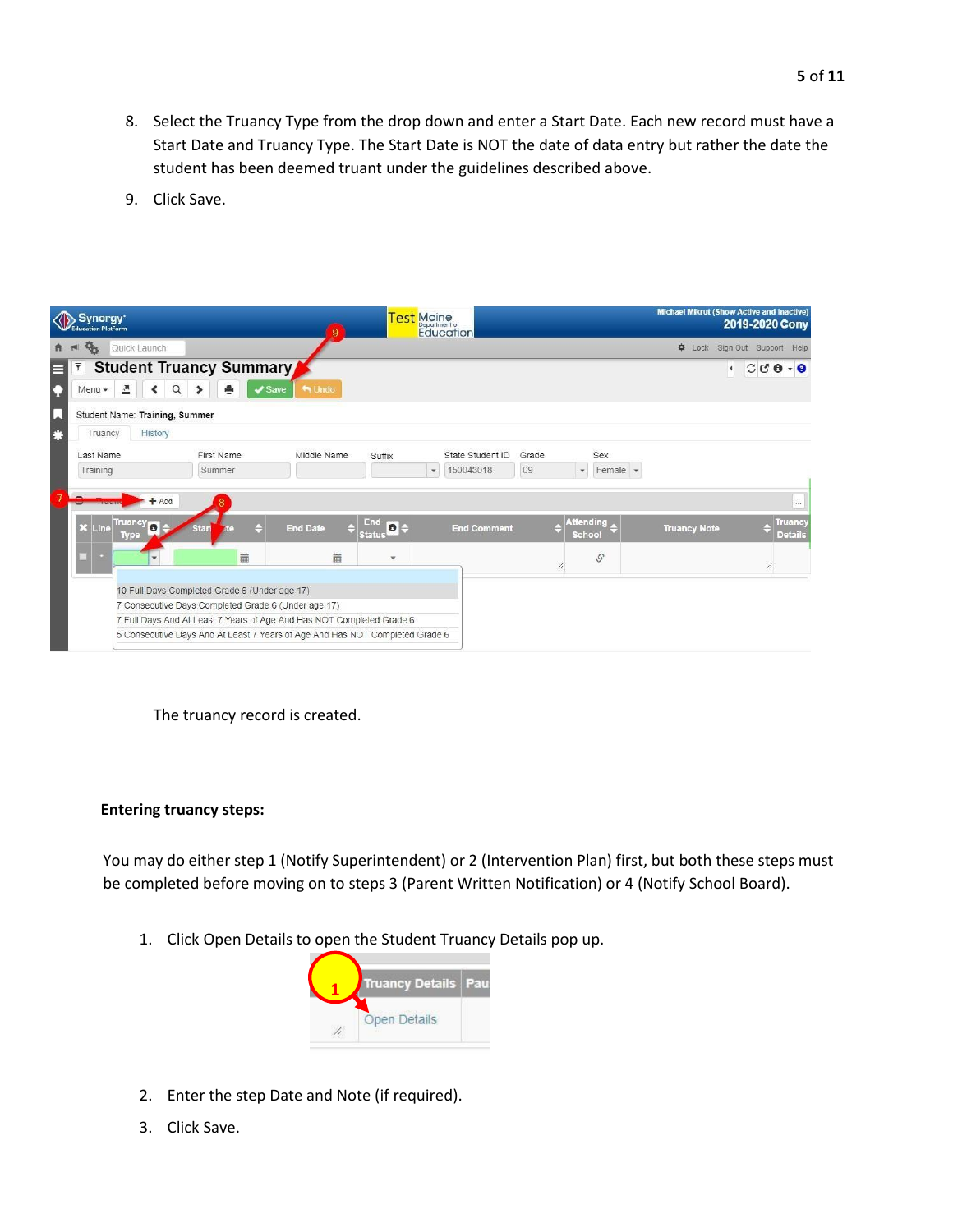| ۰,<br>٧ |  |
|---------|--|
|---------|--|

|                   |          |                               |  | Student Name: Mouse, Mickey State Student ID: 150022846 Truancy Type: 10 Full Days Completed Grade 6 End Date: Start Date: 01/01/2018 |
|-------------------|----------|-------------------------------|--|---------------------------------------------------------------------------------------------------------------------------------------|
| Details           |          |                               |  |                                                                                                                                       |
| <b>Start Date</b> | End Date | End Status                    |  |                                                                                                                                       |
| 篇<br>01/01/2018   |          | 篇<br>$\overline{\phantom{a}}$ |  |                                                                                                                                       |
| End Comment       |          |                               |  |                                                                                                                                       |
|                   |          |                               |  |                                                                                                                                       |
|                   |          |                               |  |                                                                                                                                       |
| Truancy Note      |          |                               |  |                                                                                                                                       |
|                   |          |                               |  |                                                                                                                                       |
|                   |          |                               |  |                                                                                                                                       |
|                   |          |                               |  |                                                                                                                                       |
|                   |          |                               |  |                                                                                                                                       |

# 4. Enter truancy steps as they occur throughout the year

| Step 2 - Intervention Plan                             |                                 |                          |
|--------------------------------------------------------|---------------------------------|--------------------------|
| Intervention Plan                                      | Intervention Plan Date<br>盖     | Intervention Plan Note   |
| Step 3 - Official Parent Notification                  |                                 |                          |
| Parent Notification                                    | Parent Notification Date<br>iii | Parent Notification Note |
| <b>O</b> Step 4 - Superintendent Notifies School Board |                                 |                          |
| Notify Board                                           | Notify Board Date<br>盖          | Notify Board Note        |
| Step 5 - Official Parent Meeting                       |                                 |                          |
| Parent Meeting                                         | Parent Meeting Date<br>盖        | Parent Meeting Note      |
| <b>△</b> Step 6 - Referral to Local Law Enforcement    |                                 |                          |
| Referral                                               | Referral Date<br>盖              | Referral Note            |

# **Closing the truancy record:**

The only scenario in which you would manually close a truancy record is for students who are no longer of Compulsory Attendance ag[e](http://www.mainelegislature.org/legis/statutes/20-A/title20-Asec5001-A.html) [\(MRSA 20A 5001-A 1\)](http://www.mainelegislature.org/legis/statutes/20-A/title20-Asec5001-A.html) 

Students reaching age 17 during the school year: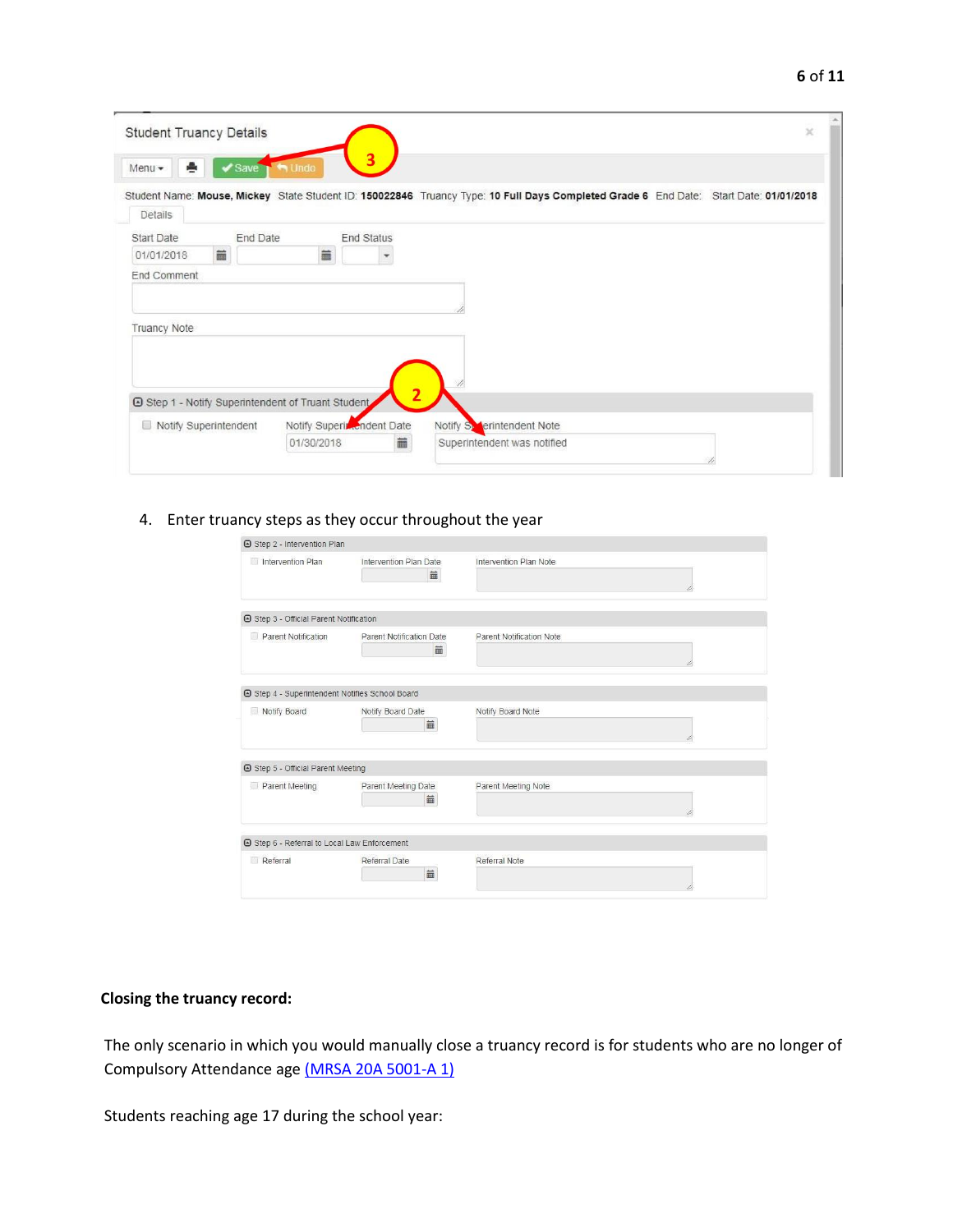The truancy record is manually closed but the student's enrollment **should not be exited**. The student may be exited with code 03502 at the end of that school year. The student can only be exited with code 01927 if the parent(s), guardian(s) or the student provide a letter of intent to drop out[.](http://www.mainelegislature.org/legis/statutes/20-A/title20-Asec5001-A.html) [\(MRSA 20A 5001-A](http://www.mainelegislature.org/legis/statutes/20-A/title20-Asec5001-A.html) [2B\)](http://www.mainelegislature.org/legis/statutes/20-A/title20-Asec5001-A.html) 

- Student Truancy Summary  $\overline{\mathbb{Y}}$  $\circ$   $\circ$   $\circ$ Save  $Q \rightarrow$  $Menu -$ **2**Student Name: Mouse, Mickey Truancy History Last Name First Name Middle Name State Student ID Grade Gender Su Mickey **1** Mouse 150022846  $10$  $\star$ Male  $\overline{\phantom{a}}$ O Truancy  $+$  Add End<br>Status Attending<sub>e</sub> **Start Date** End Comment **Truancy Type** e  $\ddot{ }$ **End Date** ٥ Line a 10 Full Days Completed Grade 6 - 01/01/2018 篇 04/06/2018 ■ Closed ▼ Cony  $\mathcal{S}$ B
- 1. Enter the truancy End Date and the End Status as Closed.
- 2. Click Save

Exiting the student's enrollment will automatically close the truancy record when using the Exit Codes listed below. The truancy End Status changes to Closed and the truancy End Date changes to the enrollment Exit Date:

| <b>Enrollment exit reason:</b>              | Exit student's enrollment with code:                                                            |
|---------------------------------------------|-------------------------------------------------------------------------------------------------|
| School year ends                            | 03502 Not enrolled, eligible to return                                                          |
| Student was transferred to another district | 01908 Transferred to a public school in a different local<br>education agency in the same state |
| Student is transferring within district     | 01907 Transfer to a different public school in the same local<br>education agency               |
| Student is transferring to homeschooling    | 01918 Transferred to home schooling                                                             |
| Student is transferring to private school   | 00027 Transfer to a Maine approved private school                                               |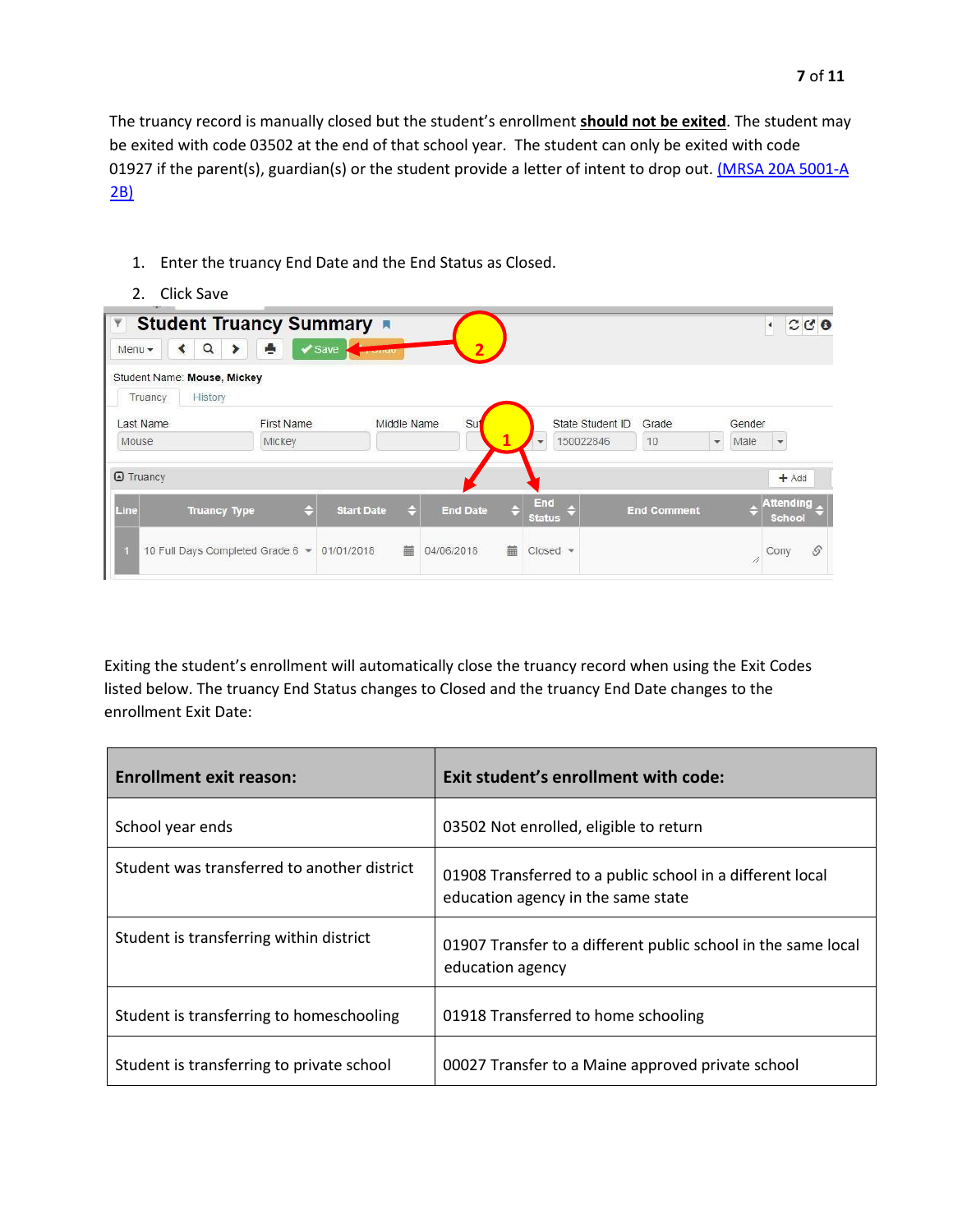| Student is transferring to a school out of<br>state                                                                     | 01909 Transferred to a public school in a different state                                         |
|-------------------------------------------------------------------------------------------------------------------------|---------------------------------------------------------------------------------------------------|
| Student is transferring to a school outside of<br>the country                                                           | 01916 Transferred to a school outside of the country                                              |
| Student is transferring to a charter school<br>(examples Maine Virtual Academy and<br><b>Maine Connections Academy)</b> | 01919 Transferred to a charter school                                                             |
| Officially drops out of school<br>(MRSA 20A 5001-A 2B)                                                                  | 01927 Discontinued schooling                                                                      |
| The student passed away.                                                                                                | 01923 Died                                                                                        |
| Student transferred to an institution                                                                                   | 01917 Transferred to an institution                                                               |
| <b>Student Graduated</b>                                                                                                | 01921 Graduated with regular, advanced, International<br>Baccalaureate, or other type of diploma  |
| Student was expelled                                                                                                    | 01925 Expelled or involuntarily withdrawn                                                         |
| Student reached maximum age for services                                                                                | 01926 Reached maximum age for services                                                            |
| Student's location is unknown and steps<br>have been taken to locate student                                            | 01931 Not enrolled, unknown status                                                                |
| Student is in a foreign exchange program                                                                                | 03503 Enrolled in a foreign exchange program, eligible to<br>return                               |
| Student is withdrawing from school and is<br>under age 7                                                                | 03504 Withdrawn from school, under the age for<br>compulsory attendance; eligible to return       |
| Student enrolled in adult education                                                                                     | 73060 Officially withdrew and enrolled in ABE, adult<br>secondary education, or adult ESL program |
| Student enrolled in a work force program<br>(example Job Corps)                                                         | 73061 Officially withdrew and enrolled in a workforce<br>training program                         |

When exiting a student with the below code, the truancy record will remain open: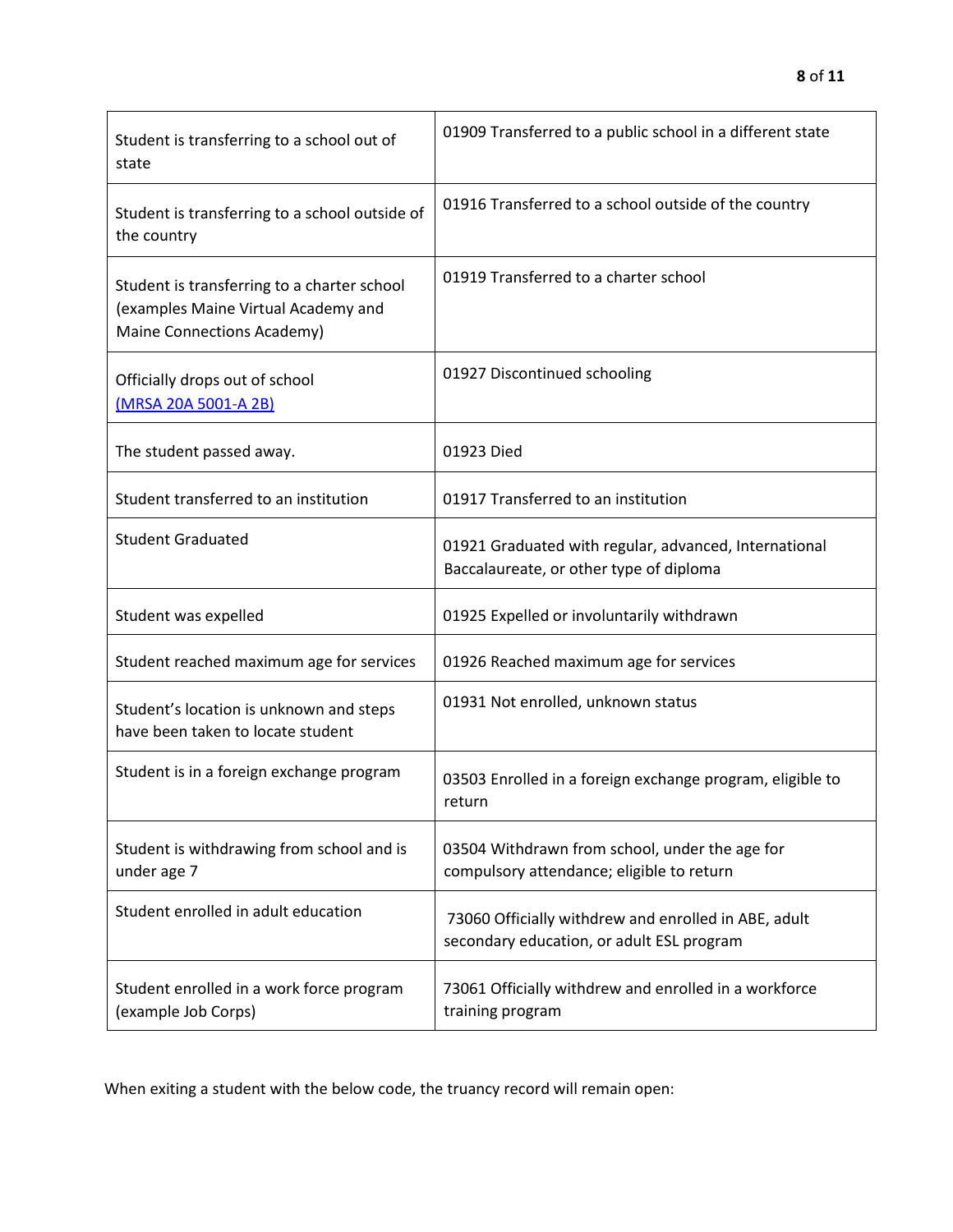| <b>Enrollment exit reason:</b>          | Exit student's enrollment with code:                                              |
|-----------------------------------------|-----------------------------------------------------------------------------------|
| Student is transferring within district | 01907 Transfer to a different public school in the same local<br>education agency |

Page

#### **Guidance for Compulsory Aged Students:** [\(MRSA 20A 5001-A 1\)](http://www.mainelegislature.org/legis/statutes/20-A/title20-Asec5001-A.html)

- **O** Student on a Superintendent agreement (out of District Placement) becomes truant during the school year
	- Attending School required to follow the truancy process to end of that school year and to notify resident District of the truancy. For subsequent year(s) the resident District is responsible for verifying enrollment and following the truancy process if the student does not resume attendance.
- **O** High School Student in a District with no High School becomes truant during the school year
	- Attending High School required to follow the truancy process to the end of that school year and to notify resident District of the truancy. For subsequent year(s) the resident District is responsible for verifying enrollment and following the truancy process if the student does not resume attendance.
- Student is attending a 60% publicly Funded school becomes truant during the school year
	- Attending 60% publicly Funded School required to follow the truancy process to end of that school year and to notify the resident District of the truancy. For subsequent year(s) the resident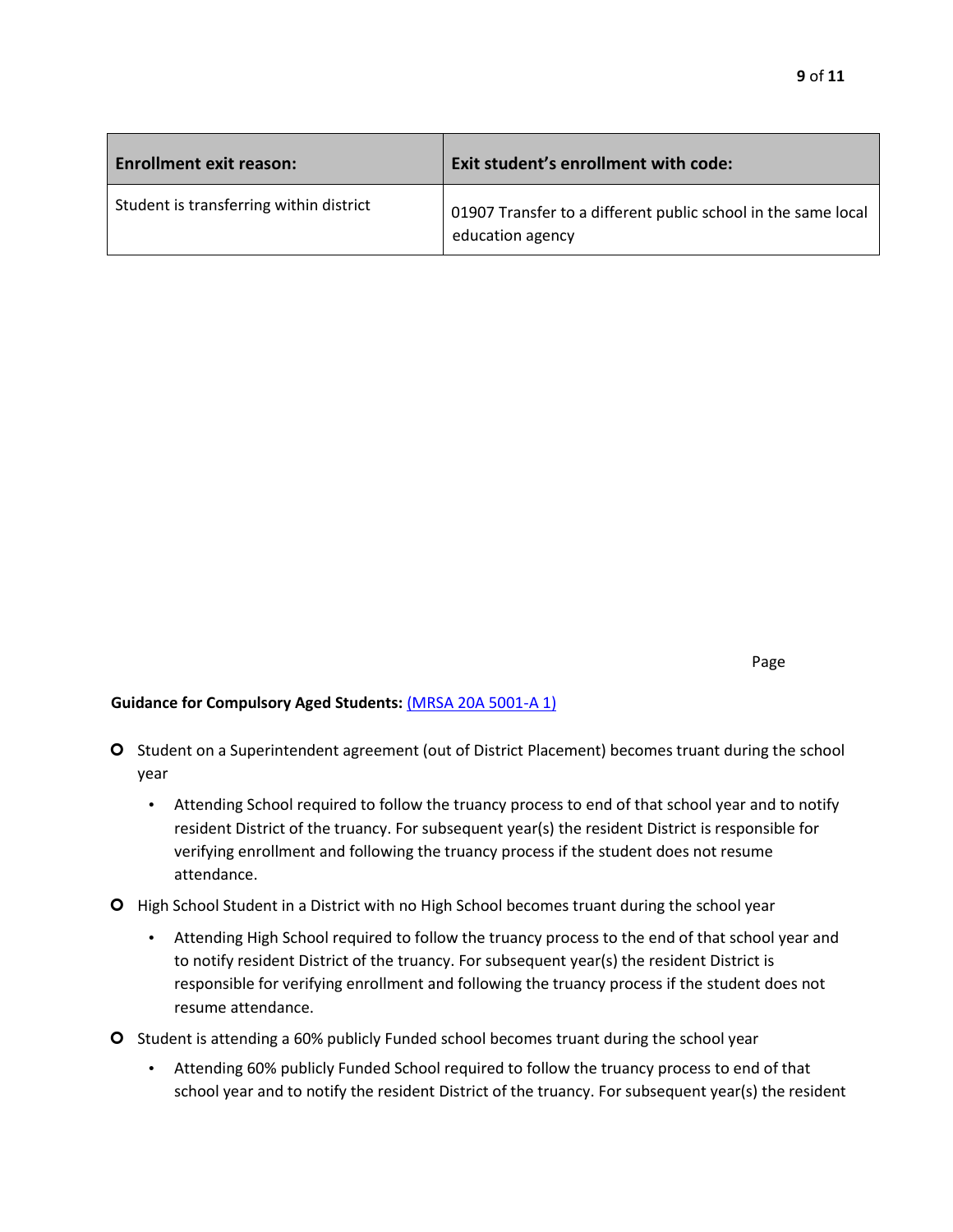District is required for verifying enrollment and following the truancy process if the student does not resume attendance.

- **O** Student is known to have moved to different District, by word of mouth.
	- Attending School required to follow the truancy process to end of that school year and to notify resident District of the truancy. For subsequent year(s) the resident District is required to follow the truancy process until a request for records is received.
- **O** Home schooled student.
	- Resident district is responsible for verifying that the family has submitted an Initial Letter of Intent for the first year of home instruction and a Subsequent Year Letter with the required annual evaluation in subsequent years. Resident district is required to follow the truancy process if this documentation is not received.

## **Guidance for Non-Compulsory Aged Students[:](http://www.mainelegislature.org/legis/statutes/20-A/title20-Asec5001-A.html)** [\(MRSA 20A 5001-A](http://www.mainelegislature.org/legis/statutes/20-A/title20-Asec5001-A.html) [2\)](http://www.mainelegislature.org/legis/statutes/20-A/title20-Asec5001-A.html)

- O Student reaches age 17 during the school year while being truant.
	- Attending School required to follow the truancy process until the student turns 17 and keep the student enrolled until the end of the school year. For subsequent year(s) the District is **not** required to follow the truancy process and is **not** required to enroll the student (unless the student choses to return to school).
- O Student on a Superintendent Agreement reaches age 17 during the school year while being truant.
	- Attending School required to follow the truancy process until the student turns 17 and keep the student enrolled until the end of the school year. Attending School is also required to notify resident District of the truancy. For Subsequent year(s) the Resident District is **not** required to follow the Truancy process and is **not** required to enroll the student (unless the student choses to return to school).

\*A Superintendent's agreement is an agreement that is binding for that school year and cannot be revoked, during that school year, without both Superintendents agreeing.